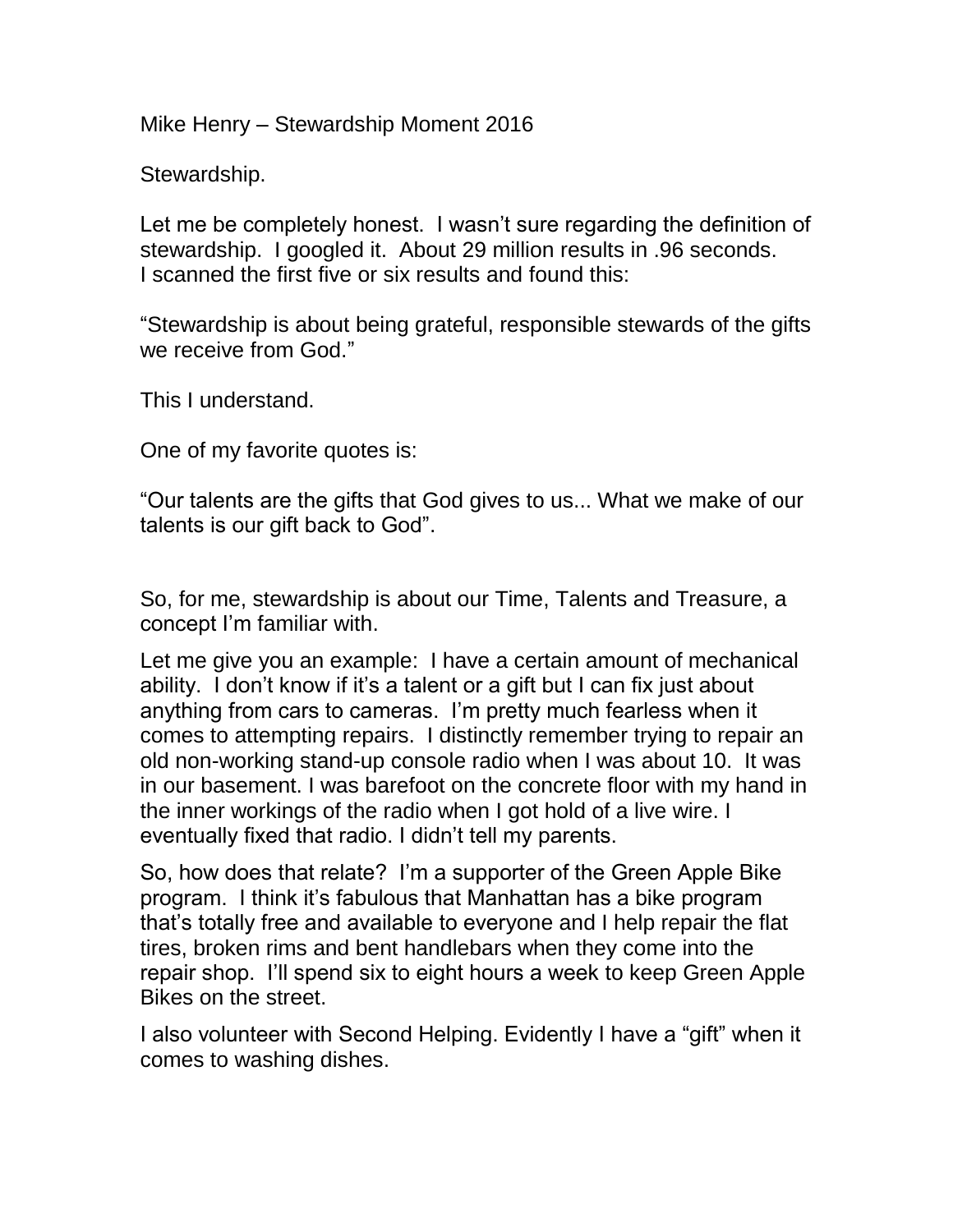Up until when we started attending here I wasn't going to church. Sixteen years ago I stumbled onto a spiritual path but I didn't attend church. I had a kind of do-it-yourself religion. I was not impressed with organized religion. I lumped all denominations together as hypocritical, money grubbing businesses.

Rita had attended a Congregational Church as a child and started attending here shortly after we moved here five years ago. I came just to see what had her excited because she hadn't been attending a church either. I remember the first Sunday I took communion. I thought "Are you serious??" I don't have to jump through any hoops? I don't have to believe any dogma, everyone is welcome? I felt like I had come home.

Yesterday I asked my youngest daughter what Stewardship meant. I just wanted to make sure I was on the right path. She said, "Managing something that isn't ours". In other words, "Stewarding our gifts".

There's some great stuff in 1st Corinthians regarding spiritual gifts. "There are different kinds of gifts, but the same Spirit distributes them. There are different kinds of service, but the same Lord. There are different kinds of working, but in all of them and in everyone it is the same God at work." He goes on and on and on and I'm not going to so it starts in First Corinthians 12 if you want to read it.

If I need any further clarification of the definition of stewardship all I need to do is look at the history of this church. Like the denomination to which we belong, our local congregation has a history of civil and ecclesiastic inclusiveness. For over 150 years countless members of this congregation have kept the doors open and the lights on so that today, we can gather and share our beliefs and our time talents and treasure. And for that I thank them and I thank you!